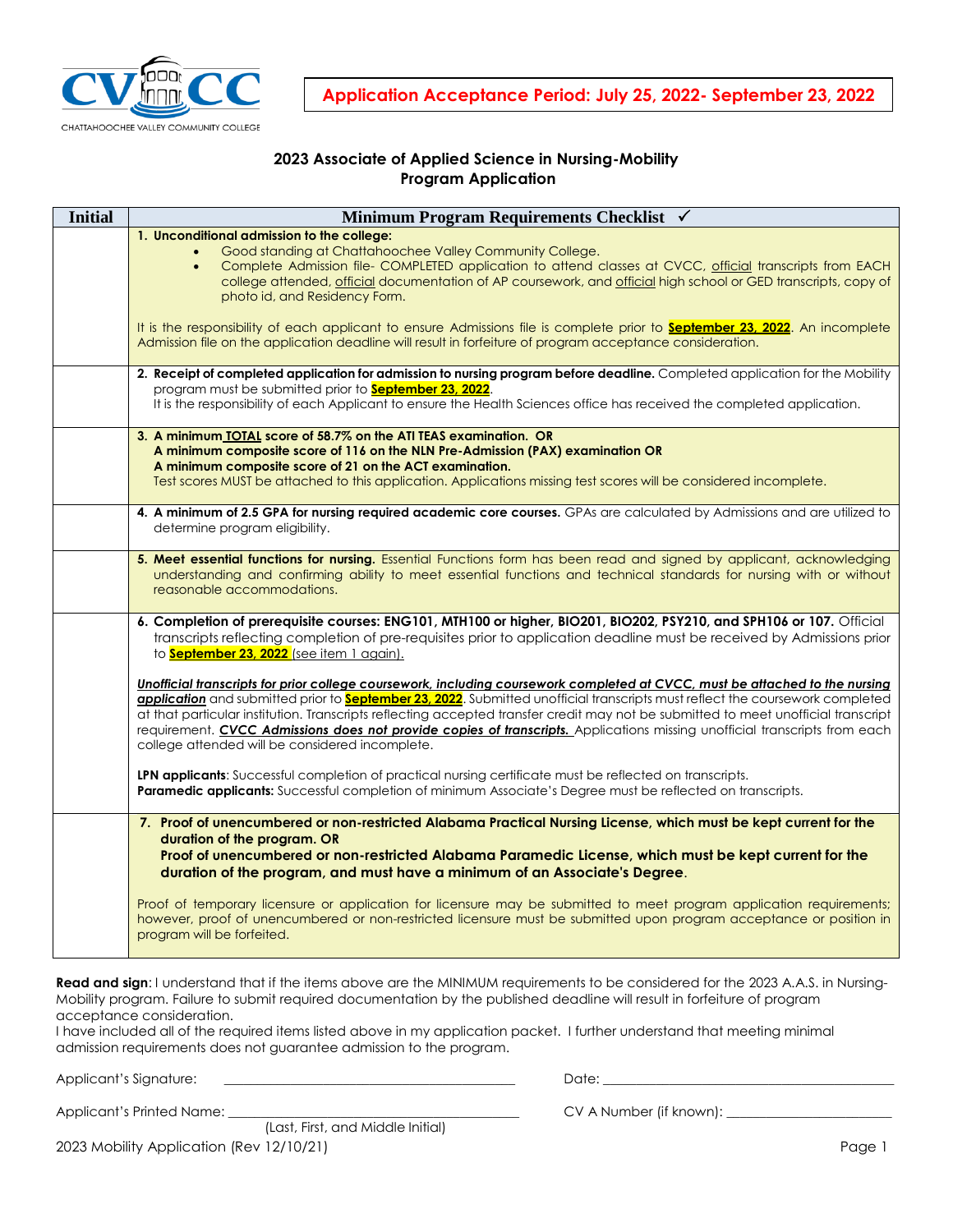### *Mail or hand-deliver completed applications to:*

Chattahoochee Valley Community College ATTN: Health Sciences Coordinator 2602 College Drive Phenix City, AL 36869

### **PERSONAL DATA**

|                  |                                       |                                                           | SSN: ___________________________CVCC Student ID (if known): ____________Date of Birth: ___________________                                                                                         |                                  |                                                              |
|------------------|---------------------------------------|-----------------------------------------------------------|----------------------------------------------------------------------------------------------------------------------------------------------------------------------------------------------------|----------------------------------|--------------------------------------------------------------|
|                  |                                       |                                                           |                                                                                                                                                                                                    |                                  |                                                              |
|                  |                                       |                                                           |                                                                                                                                                                                                    |                                  |                                                              |
|                  |                                       |                                                           |                                                                                                                                                                                                    |                                  |                                                              |
|                  | E-mail Address:                       |                                                           | Please provide an e-mail address that you use and check regularly, as notifications including acceptance status,<br>will be sent via e-mail.                                                       |                                  |                                                              |
| <b>EDUCATION</b> |                                       |                                                           |                                                                                                                                                                                                    |                                  |                                                              |
| 1.               |                                       |                                                           |                                                                                                                                                                                                    |                                  |                                                              |
|                  |                                       |                                                           | GED Testing Location (if applicable): _________________________________Date completed: _____________                                                                                               |                                  |                                                              |
| 2.               |                                       | Have you attended Chattahoochee Valley Community College? |                                                                                                                                                                                                    |                                  | Yes: $\rule{1em}{0.15mm}$ No: $\rule{1em}{0.15mm}$           |
|                  |                                       |                                                           | a. Were you enrolled in the Chattahoochee Valley Community College Nursing program? Yes: ____ No: ____                                                                                             |                                  |                                                              |
|                  | Did you earn a certificate/degree?    |                                                           |                                                                                                                                                                                                    |                                  | Yes: No:                                                     |
|                  |                                       |                                                           | <b>b.</b> Did you non-progress in a Chattahoochee Valley Community College Nursing program? Yes: ____ No: ____<br>If so, which program? $\qquad \qquad$                                            |                                  |                                                              |
|                  |                                       |                                                           | c. Have you successfully completed any other CVCC Health Sciences programs?<br>If so, what program (AAS Medical Assisting, Phlebotomy, Electronic Health Records Specialist, CNA, EKG Technician)? |                                  | Yes: No:                                                     |
| 3.               | Have you attended any other colleges? |                                                           |                                                                                                                                                                                                    |                                  | Yes: $\_\_$ No: $\_\_$                                       |
|                  | <b>Name of College</b>                | City, State                                               | If yes, please list <b>ALL</b> colleges attended with degrees/credentials earned, as applicable.<br><b>Name on Transcript</b>                                                                      | Degree Awarded,<br>if applicable | <b>Completion Month/Year</b><br>(REQUIRED, if<br>applicable) |
| 1.<br>2.         |                                       |                                                           |                                                                                                                                                                                                    |                                  |                                                              |
| 3.               |                                       |                                                           |                                                                                                                                                                                                    |                                  |                                                              |

4. 5. 6. 7. 8. 9.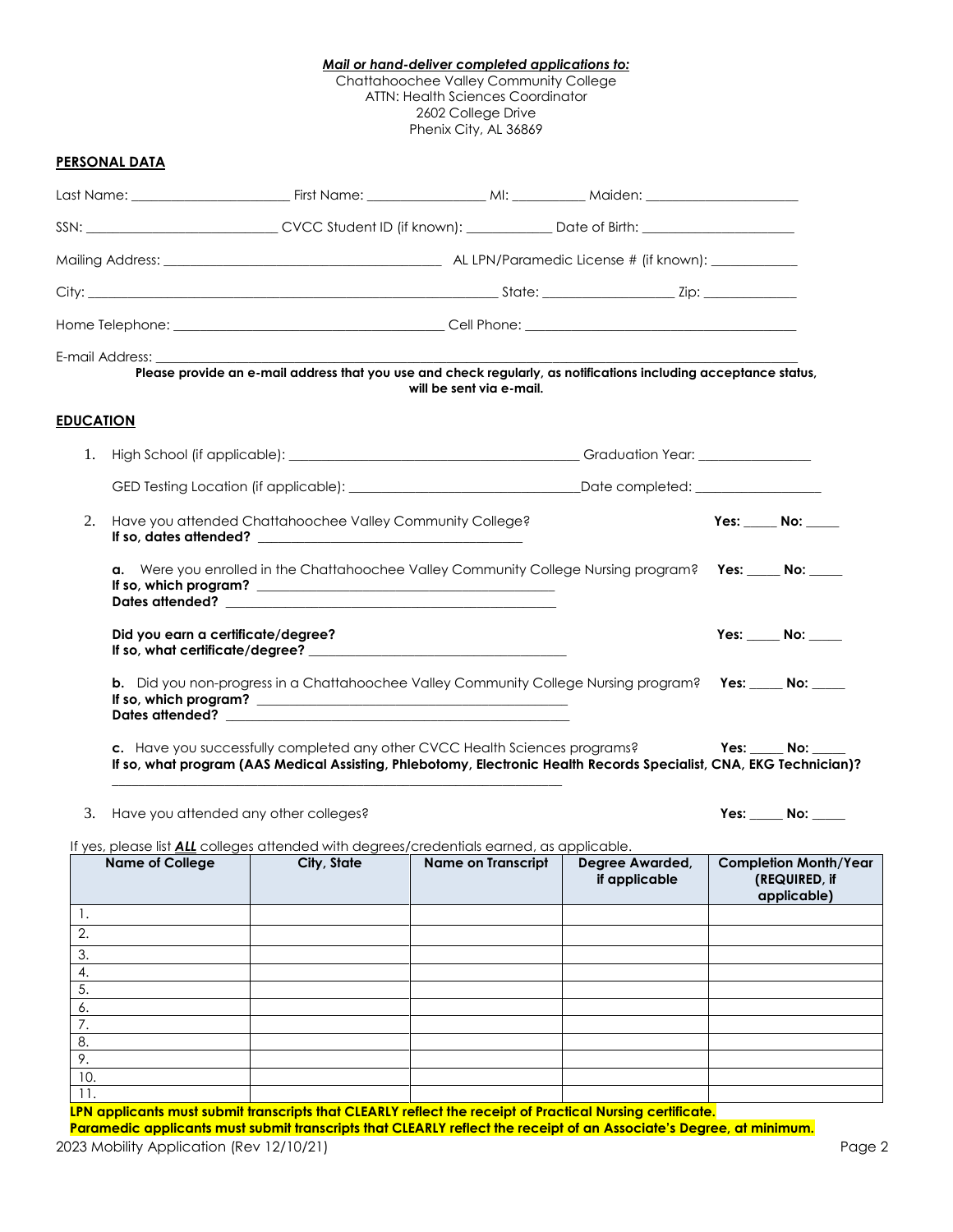4. Have you ever been enrolled in an **Associate of Applied Science in Nursing program (Direct Entry OR Mobility)**, other than one at CVCC?

**Yes: \_\_\_\_\_ No: \_\_\_\_\_**

| Institution | City, State | <b>Dates Attended</b> | <b>Reason for Withdrawal</b><br>(ie: Non-progression) |
|-------------|-------------|-----------------------|-------------------------------------------------------|
|             |             |                       |                                                       |
|             |             |                       |                                                       |
|             |             |                       |                                                       |
|             |             |                       |                                                       |
|             |             |                       |                                                       |
|             |             |                       |                                                       |
|             |             |                       |                                                       |

If yes, give the name of the institution, location, dates attended, and the reason for leaving the program.

Please complete the following table, pertaining to previously completed coursework.

| <b>CVCC Course</b>                         | Title of course that<br>you completed | <b>Course ID</b><br>(if not completed at<br>CVCC) | College/University<br><b>Granting Credit</b> | Grade | Semester &<br>Year |
|--------------------------------------------|---------------------------------------|---------------------------------------------------|----------------------------------------------|-------|--------------------|
| BIO 201 (Anat & Phys I)*                   |                                       |                                                   |                                              |       |                    |
| BIO 202 (Anat & Phys II)*                  |                                       |                                                   |                                              |       |                    |
| BIO 220 (Microbiology)                     |                                       |                                                   |                                              |       |                    |
| ENG 101 (English Comp)*                    |                                       |                                                   |                                              |       |                    |
| MTH 100 (Int. College Alg)<br>or higher*   |                                       |                                                   |                                              |       |                    |
| PSY 210 (Human Growth<br>& Development)*   |                                       |                                                   |                                              |       |                    |
| SPH 106/107<br>(Oral Communication)*       |                                       |                                                   |                                              |       |                    |
| Humanities elective<br>(Courses will vary) |                                       |                                                   |                                              |       |                    |

*\*This course is a PREREQUISITE for the CVCC Mobility Program.*

**It is the applicant's responsibility to verify previous coursework transferability with the CVCC Admissions Office.**

## **TESTING**

| Have you taken the ACT, ATI TEAS, OR NLN PAX examination?<br>Yes: |           |                                                                                                            |  | No:    |  |
|-------------------------------------------------------------------|-----------|------------------------------------------------------------------------------------------------------------|--|--------|--|
|                                                                   |           | If yes, please list your name as documented at the time of testing, as well as the test location and date. |  |        |  |
| Name:                                                             | Location: | Date:                                                                                                      |  | Score: |  |

**Official ACT, ATI TEAS, OR NLN PAX scores must be submitted with this application.**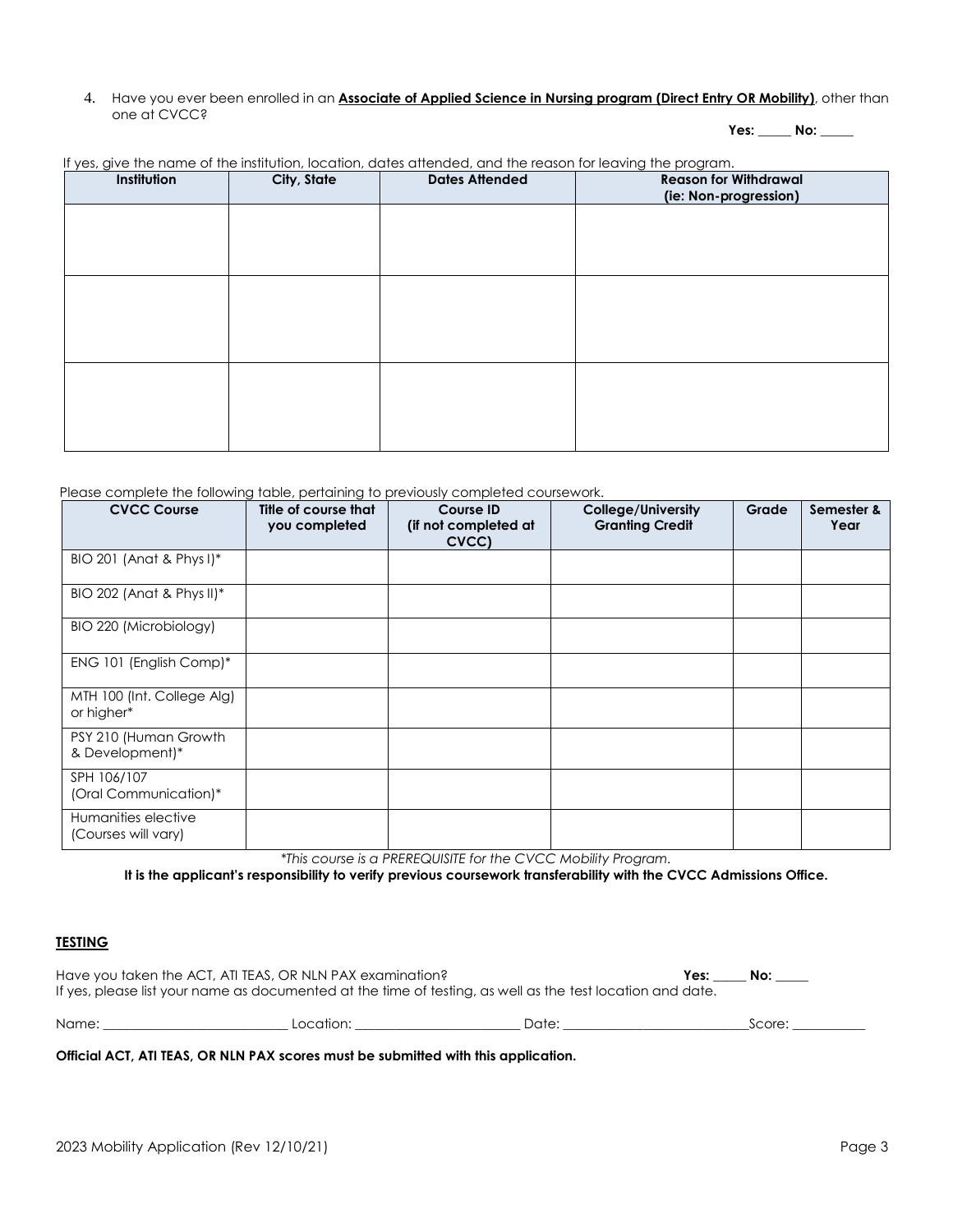# **Associate of Applied Science in Nursing- Mobility Program Calculation of Ranking Points**

After meeting all minimum requirements, applicants are rank-ordered using a point system based on:

#### **1. A minimum TOTAL score of 58.7% on the ATI TEAS examination.**

Score report must be submitted and must be less than three years of age and from the current version of the examination. **OR A minimum composite score of 116 on the NLN Pre-Admission (PAX) examination.** Score report must be submitted and must be less than three years of age and from the current version of the examination. **OR**

**A minimum composite score of 21 on the ACT examination.** Score report must be submitted and must be less than three years of age and from the current version of the examination.

| <b>ACT Composite Score:</b>     |  |
|---------------------------------|--|
| ATI TEAS TOTAL Score:           |  |
| <b>NLN PAX Composite Score:</b> |  |

*2.* Points from Nursing required college courses (i.e. ENG101, MTH100 or higher, BIO201 and BIO202). Points for grades are as follows: A = 3 points, B = 2 points, and C = 1 point. **In order to receive points for selected courses, course must have been completed, with a grade of 'C' or better, in semesters prior to application period.**

#### *Please use the following scale: A = 3 points; B = 2 points; C = 1 point*

| <b>COLLEGE COURSES</b> |  |   | <b>POINTS</b> |  |
|------------------------|--|---|---------------|--|
| <b>BIO 201</b>         |  | R |               |  |
| <b>BIO 202</b>         |  |   |               |  |
| <b>ENG 101</b>         |  | В |               |  |
| <b>MTH 100</b>         |  | P |               |  |

 **Total Points: \_\_\_\_\_\_\_\_**

**3.** Applicants may be awarded up, but not to exceed, 10 points as determined by college policy and procedures. Only ONE additional points option will be awarded. *For example, an applicant awarded ten (10) points for an A.A.S. in Medical Assisting at CVCC CANNOT receive five (5) more additional points for completing twelve (12) hours of college-level coursework at CVCC.* **In order to receive additional points, courses must have been completed, with a grade of 'C' or better, in semesters prior to application acceptance period, official transcripts reflecting grade must be on file with Admissions, and unofficial transcripts reflecting grade must be attached to application.**

#### *Please use the following scale to determine your eligibility for additional points.*

| <b>Additional Points Awarded</b> | Criteria                                                                                                                                                                                                           |
|----------------------------------|--------------------------------------------------------------------------------------------------------------------------------------------------------------------------------------------------------------------|
| Ten (10)                         | Applicant has completed and been awarded a practical nursing certificate<br>$\bullet$<br>at CVCC -OR-                                                                                                              |
|                                  | Applicant has completed and been awarded an A.A.S. in Medical Assisting<br>٠<br>at CVCC                                                                                                                            |
| Five $(5)$                       | Applicant has completed ENG 101, MTH 100 or higher, BIO 201 and BIO 202<br>$\bullet$<br>with a grade of 'C' or higher at CVCC or at another institution- and has<br>received transfer credit at CVCC -OR-          |
|                                  | Applicant has completed a minimum of twelve (12) hours of college-level<br>٠<br>coursework at CVCC -OR-                                                                                                            |
|                                  | Applicant has completed and been awarded a Medical Assisting short<br>$\bullet$<br>certificate (Medical Assisting, Phlebotomy, Electronic Health Records<br>Specialist, Medical Administrative Assistant) at CVCC. |
| Three $(3)$                      | Applicant has completed NAS100: Long-term Care Nursing Assistant at<br>٠<br>CVCC and received a 'C' or higher -OR-                                                                                                 |
|                                  | Applicant has completed MAT218: EKG Technician at CVCC and received<br>$\bullet$<br>$a'$ C' or higher $-OR-$                                                                                                       |
|                                  | Applicant has received nationally accredited medical assisting certification.<br>Certification must be current. Proof of certification must be submitted.                                                          |

 **Total Points: \_\_\_\_\_\_\_**  *Max: 10 points*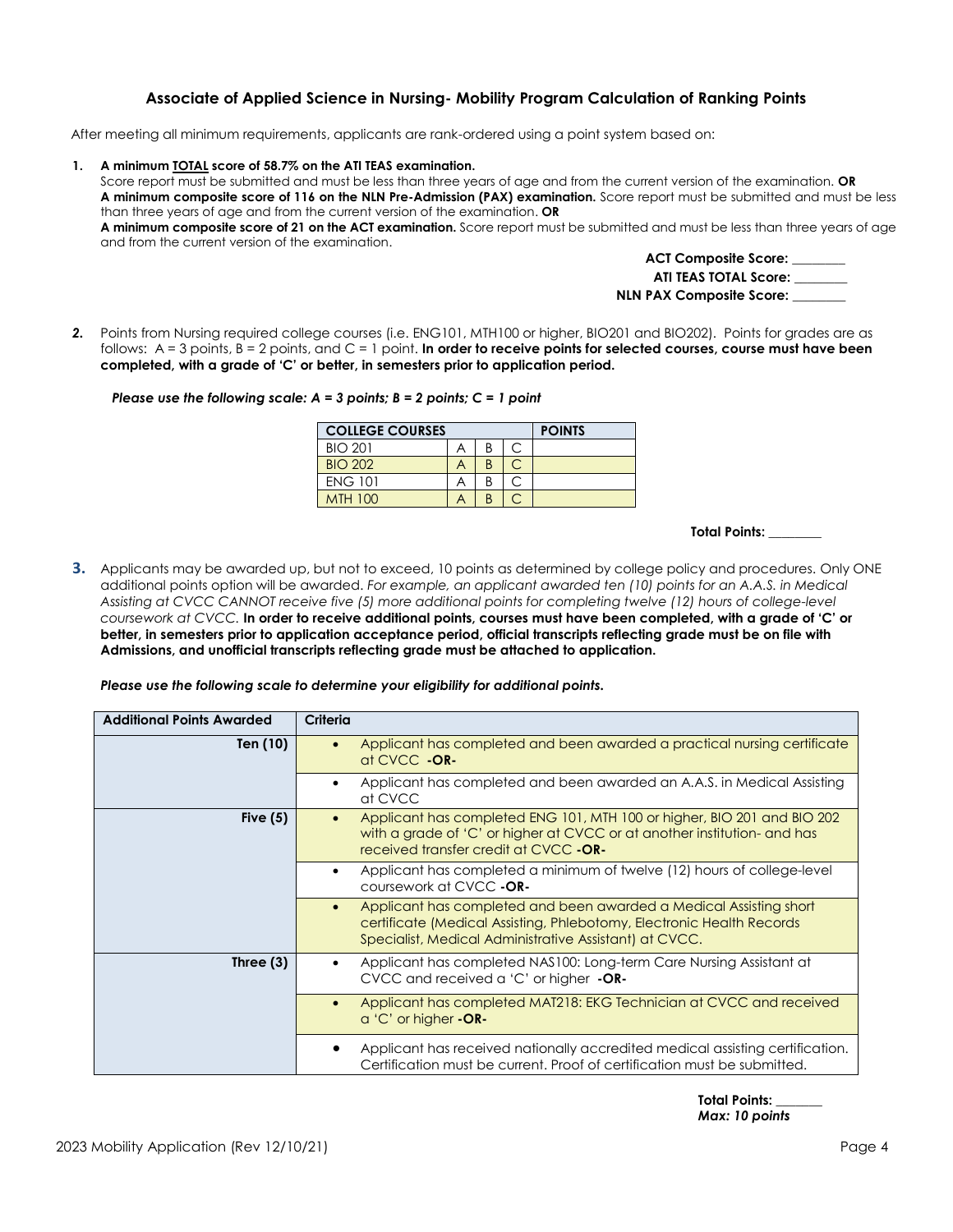#### **THE ALABAMA COLLEGE SYSTEM NURSING PROGRAM ESSENTIAL FUNCTIONS**

Physical, cognitive, psychomotor, affective and social abilities- in unique combinations- are functions that are essential to provide safe and effective nursing care. In order to be admitted, progress, and graduate from a nursing program, students must be able to meet the essential functions with or without reasonable accommodations throughout the course of their program. They must possess a functional level of ability to perform the duties required of a nurse.

Admission or progression may be denied if a student is unable to demonstrate the essential functions with or without reasonable accommodations. If an individual's health changes during the program of learning, so that the essential functions cannot be met with or without reasonable accommodations, the student will be withdrawn from the nursing program. The nursing faculty reserves the right at any time to require an additional medical examination at the student's expense in order to assist with the evaluation of the student's ability to perform the essential functions.

The essential functions delineated below are those deemed necessary by the Alabama Community College System nursing programs for the provision of safe and effective nursing care. No representation regarding industrial standards is implied. Similarly, any reasonable accommodations made will be determined and applied to the respective nursing program and may vary from reasonable accommodations made by healthcare employers. The nursing programs and/or its affiliated clinical agencies may identify additional essential functions. The nursing programs reserve the right to amend the essential functions as deemed necessary.

| <b>Essential Function</b>   | <b>Description</b>                                                                                                          |
|-----------------------------|-----------------------------------------------------------------------------------------------------------------------------|
| 1. Sensory                  | a. Visual                                                                                                                   |
| Perception                  | Observe and discern subtle changes in physical conditions and the environment<br>i.                                         |
|                             | ii. Visualize different color spectrums and color changes                                                                   |
|                             | iii. Read fine print in varying levels of light                                                                             |
|                             | iv. Read for prolonged periods of time                                                                                      |
|                             | v. Read cursive writing                                                                                                     |
|                             | vi. Read at varying distances                                                                                               |
|                             | vii. Read data/information displayed on monitors/equipment                                                                  |
|                             | b. Auditory                                                                                                                 |
|                             | i. Interpret monitoring devices                                                                                             |
|                             | ii. Distinguish muffled sounds heard through a stethoscope                                                                  |
|                             | iii. Hear and discriminate high and low frequency sounds produced by the body and the                                       |
|                             | environment                                                                                                                 |
|                             | iv. Effectively hear to communicate with others                                                                             |
|                             | c. Tactile                                                                                                                  |
|                             | i. Discern tremors, vibrations, pulses, textures, temperature, shapes, size, location and                                   |
|                             | other physical characteristics                                                                                              |
|                             | d. Olfactory                                                                                                                |
|                             | i. Detect body odors and odors in the environment.                                                                          |
| 2. Communication/           | Verbally and in writing, engage in a two-way communication and interact effectively<br>a.                                   |
| Interpersonal               | with others, from a variety of social, emotional, cultural and intellectual background                                      |
| Relationships               | b. Work effectively in groups                                                                                               |
|                             | c. Work effectively independently                                                                                           |
|                             | Discern and interpret nonverbal communication<br>d.                                                                         |
|                             | Express one's ideas and feelings clearly<br>e.                                                                              |
|                             | Communicate with others accurately in a timely manner<br>f.                                                                 |
|                             | Obtain communications from a computer<br>g.                                                                                 |
| 3. Cognitive/Critical       | Effectively read, write and comprehend the English language<br>a.                                                           |
| Thinking                    | b. Consistently and dependably engage in the process of critical thinking in order to                                       |
|                             | formulate and implement safe and ethical nursing decisions in a variety of health care                                      |
|                             | settings                                                                                                                    |
|                             | c. Demonstrate satisfactory performance on written examinations including mathematical<br>computations without a calculator |
|                             | d. Satisfactorily achieve the program objectives                                                                            |
| <b>Motor Function</b><br>4. | Handle small delicate equipment/objects without extraneous movement, contamination                                          |
|                             | а.<br>or destruction                                                                                                        |
|                             | b. Move, position, turn, transfer, assist with lifting or lift and carry clients without injury to                          |
|                             | clients, self or others                                                                                                     |
|                             | c. Maintain balance from any position                                                                                       |
|                             |                                                                                                                             |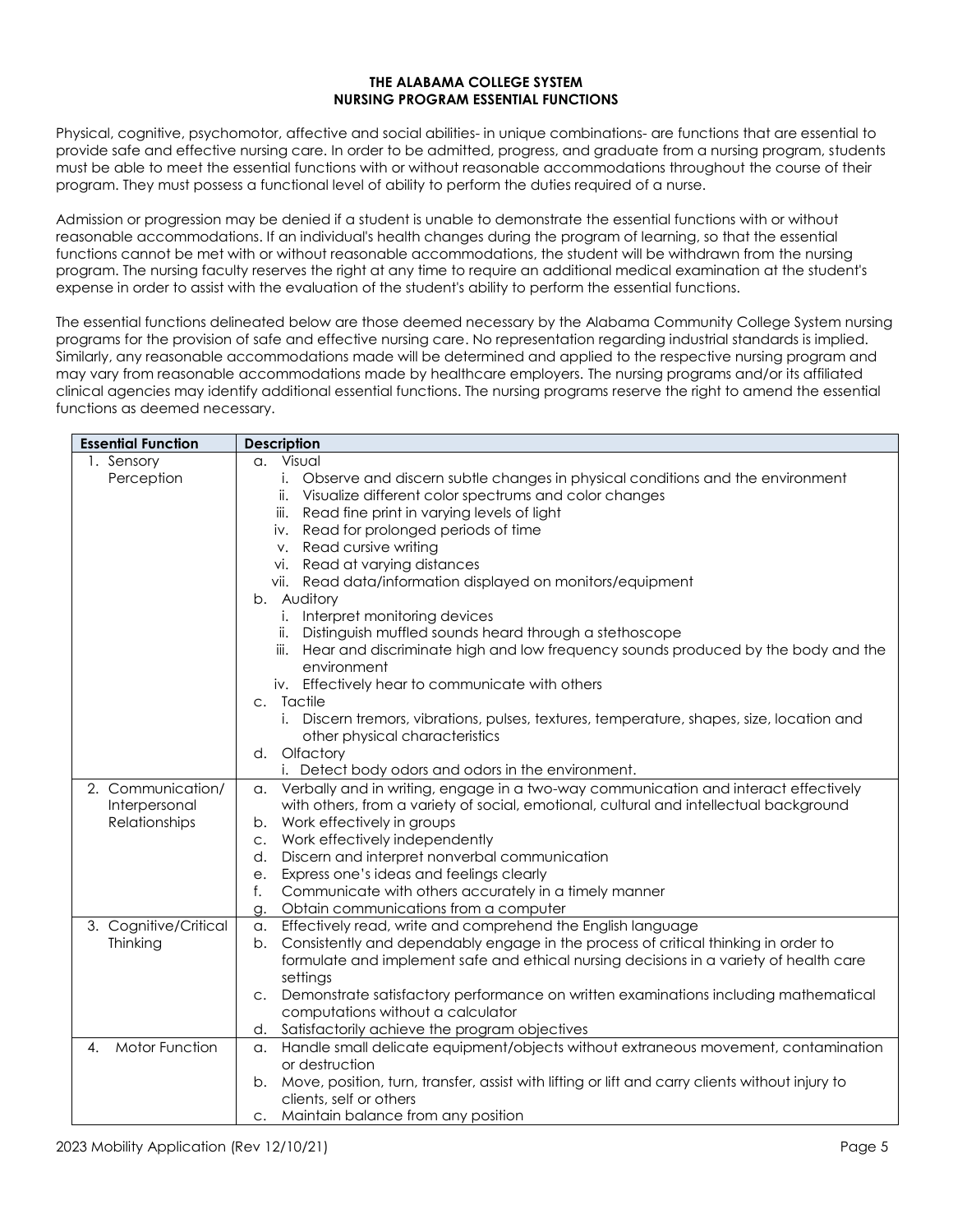|                    | Stand on both legs<br>d.                                                                            |
|--------------------|-----------------------------------------------------------------------------------------------------|
|                    | Coordinate hand/eye movements<br>e.                                                                 |
|                    | Push/pull heavy objects without injury to client, self or others<br>f.                              |
|                    | Stand, bend, walk and/or sit for 6-12 hours in a clinical setting performing physical<br>g.         |
|                    | activities requiring energy without jeopardizing the safety of the client, self or others           |
|                    | Walk without a cane, walker or crutches<br>h.                                                       |
|                    | Function with hands free for nursing care and transporting items<br>İ.                              |
|                    | Transport self and client without the use of electrical devices<br>j.                               |
|                    | Flex, abduct and rotate all joints freely<br>k.                                                     |
|                    | Respond rapidly to emergency situations<br>I.                                                       |
|                    | m. Maneuver in small areas                                                                          |
|                    | Perform daily care functions for the client<br>n.                                                   |
|                    | Coordinate fine and gross motor hand movement s to provide safe effective nursing care<br>$\circ$ . |
|                    | Calibrate/use equipment<br>p.                                                                       |
|                    | Execute movement required to provide nursing care in all health care settings<br>q.                 |
|                    | Perform CPR and physical assessment<br>r.                                                           |
|                    | Operate a computer<br>S.                                                                            |
| Professional<br>5. | a. Convey caring, respect, sensitivity, tact, compassion, empathy, tolerance and a healthy          |
| Behavior           | attitude toward others                                                                              |
|                    | Demonstrate a mentally healthy attitude that is age appropriate in relationship to the<br>b.        |
|                    | client                                                                                              |
|                    | Handle multiple tasks concurrently<br>C.                                                            |
|                    | Perform safe, effective nursing care for clients in a caring context<br>d.                          |
|                    | Understand and follow the policies and procedures of the College and clinical agencies<br>e.        |
|                    | Understand the consequences of violating the student code of conduct<br>f.                          |
|                    | Understand that posing a direct threat to others ins unacceptable and subjects one to<br>g.         |
|                    | discipline                                                                                          |
|                    | Meet qualifications for licensure by examination as stipulated by the Alabama Board of<br>h.        |
|                    | Nursing                                                                                             |
|                    | Not to pose a threat to self or others<br>İ.                                                        |
|                    | Function effectively in situations of uncertainty and stress inherent in providing nursing<br>j.    |
|                    | care                                                                                                |
|                    | Adapt to changing environments and situations<br>k.                                                 |
|                    | Remain free of chemical dependency<br>I.                                                            |
|                    | m. Report promptly to clinical and remain for 6-12 hours on the clinical unit                       |
|                    | Provide nursing care in an appropriate time frame<br>n.                                             |
|                    | Accepts responsibility, accountability, and ownership of one's actions<br>О.                        |
|                    | Seek supervision/consultation in a timely manner<br>p.                                              |
|                    | Examine and modify one's own behavior when it interferes with nursing care or learning<br>q.        |

The Alabama College System endorses the Americans' with Disabilities Act. In accordance with College policy, when requested, reasonable accommodations may be provided for individuals with disabilities. Upon admission, an individual who discloses a disability can request reasonable accommodations. Individuals will be asked to provide documentation of the disability in order to assist with the provision of appropriate reasonable accommodations. The respective college will provide reasonable accommodations but is not required to substantially alter the requirements or nature of the program or provide accommodations that inflict an undue burden on the respective college. Requests for reasonable accommodations should be directed Vickie Williams, Associate Dean of Student Development and Success.

Questions/Concerns regarding this form should be directed to CVCC Health Sciences faculty or staff.

*\_\_\_\_\_\_\_\_\_\_\_\_\_\_\_\_\_\_\_\_\_\_\_\_\_\_\_\_\_\_\_\_\_\_\_\_\_\_\_\_\_\_\_\_\_\_\_ \_\_\_\_\_\_\_\_\_\_\_\_\_\_\_\_\_\_\_\_\_\_\_\_\_\_\_\_\_\_*

### **I have read and fully understand the requirements for meeting all of the nursing program's essential functions prior to acceptance and for the duration of the program.**

*Applicant's Printed Name Date*

*Applicant's Signature*

\_\_\_\_\_\_\_\_\_\_\_\_\_\_\_\_\_\_\_\_\_\_\_\_\_\_\_\_\_\_\_\_\_\_\_\_\_\_\_\_\_\_\_\_\_\_\_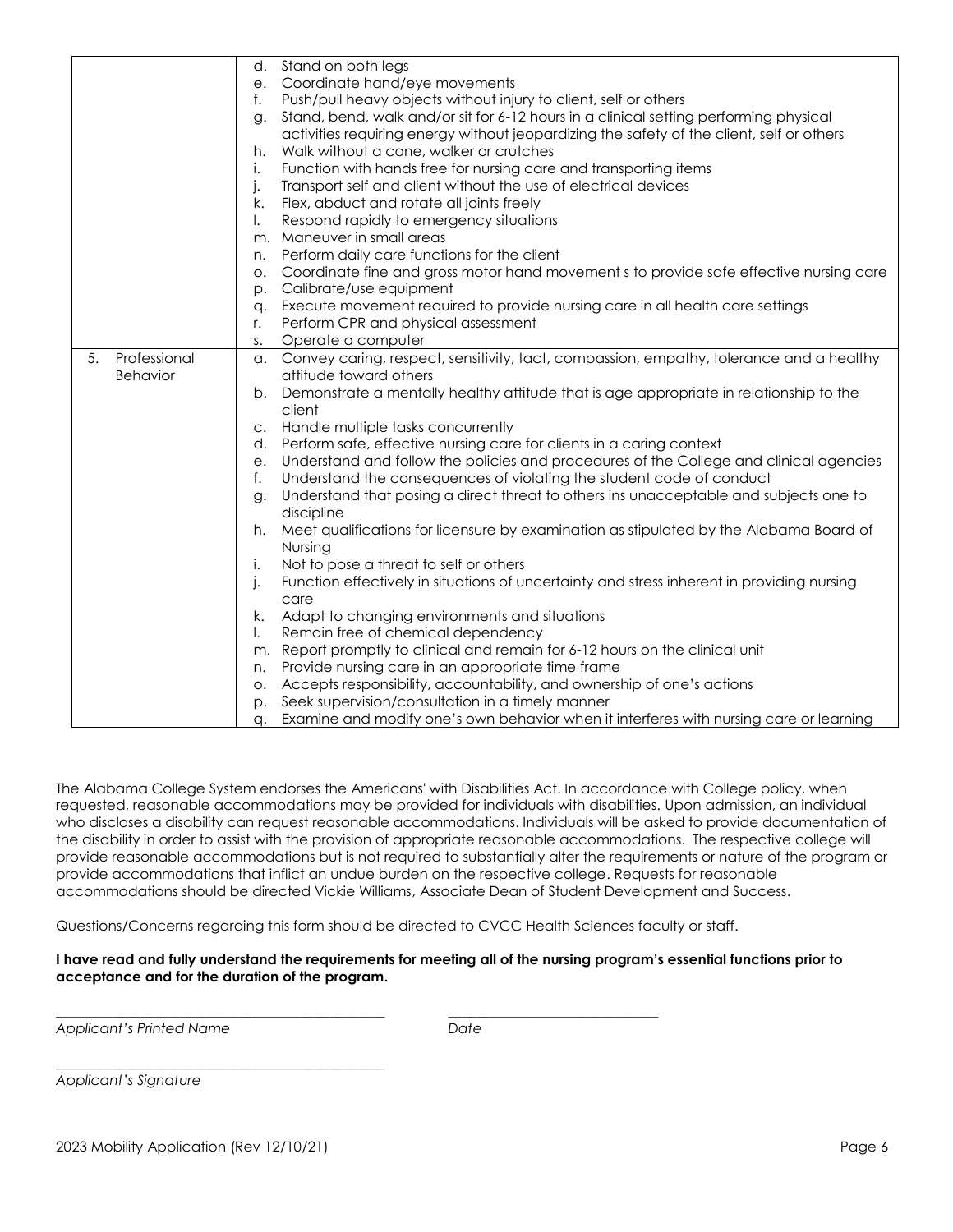# **Associate of Applied Science in Nursing- Mobility Program Evidence of Computer Skills**

This form is to provide verification that you have basic computer skills, as evidenced by the following:

## *Please mark one and, in the lines provided, include brief description of skills learned:*

\_\_\_\_\_\_\_ Satisfactory completion of a computer course or course requiring computer use

\_\_\_\_\_\_\_\_\_\_\_\_\_\_\_\_\_\_\_\_\_\_\_\_\_\_\_\_\_\_ (Course Title)

*OR*

\_\_\_\_\_\_\_ Job related experience and training (**please include job title and responsibilities requiring computer use**)

\_\_\_\_\_\_\_\_\_\_\_\_\_\_\_\_\_\_\_\_\_\_\_\_\_\_\_\_\_\_\_\_\_\_\_\_\_\_\_\_\_\_\_\_\_\_\_\_\_\_\_\_\_\_\_\_\_\_\_\_\_\_\_\_\_\_\_\_\_\_\_\_\_\_\_\_\_\_\_\_\_\_\_\_\_\_\_\_\_\_\_\_\_\_\_\_\_\_\_\_\_\_\_\_\_\_\_\_ \_\_\_\_\_\_\_\_\_\_\_\_\_\_\_\_\_\_\_\_\_\_\_\_\_\_\_\_\_\_\_\_\_\_\_\_\_\_\_\_\_\_\_\_\_\_\_\_\_\_\_\_\_\_\_\_\_\_\_\_\_\_\_\_\_\_\_\_\_\_\_\_\_\_\_\_\_\_\_\_\_\_\_\_\_\_\_\_\_\_\_\_\_\_\_\_\_\_\_\_\_\_\_\_\_\_\_\_ \_\_\_\_\_\_\_\_\_\_\_\_\_\_\_\_\_\_\_\_\_\_\_\_\_\_\_\_\_\_\_\_\_\_\_\_\_\_\_\_\_\_\_\_\_\_\_\_\_\_\_\_\_\_\_\_\_\_\_\_\_\_\_\_\_\_\_\_\_\_\_\_\_\_\_\_\_\_\_\_\_\_\_\_\_\_\_\_\_\_\_\_\_\_\_\_\_\_\_\_\_\_\_\_\_\_\_\_ \_\_\_\_\_\_\_\_\_\_\_\_\_\_\_\_\_\_\_\_\_\_\_\_\_\_\_\_\_\_\_\_\_\_\_\_\_\_\_\_\_\_\_\_\_\_\_\_\_\_\_\_\_\_\_\_\_\_\_\_\_\_\_\_\_\_\_\_\_\_\_\_\_\_\_\_\_\_\_\_\_\_\_\_\_\_\_\_\_\_\_\_\_\_\_\_\_\_\_\_\_\_\_\_\_\_\_\_ \_\_\_\_\_\_\_\_\_\_\_\_\_\_\_\_\_\_\_\_\_\_\_\_\_\_\_\_\_\_\_\_\_\_\_\_\_\_\_\_\_\_\_\_\_\_\_\_\_\_\_\_\_\_\_\_\_\_\_\_\_\_\_\_\_\_\_\_\_\_\_\_\_\_\_\_\_\_\_\_\_\_\_\_\_\_\_\_\_\_\_\_\_\_\_\_\_\_\_\_\_\_\_\_\_\_\_\_

I understand that the ability to utilize computers and online materials is necessary to obtain the Associate of Applied Science in Nursing Degree and that nursing courses will have computer assisted instruction, computerbased examinations and involve word processing and internet access/searching. I understand that these skills are crucial to program success.

*\_\_\_\_\_\_\_\_\_\_\_\_\_\_\_\_\_\_\_\_\_\_\_\_\_\_\_\_\_\_\_\_\_\_\_\_\_\_\_\_\_\_\_\_\_\_\_ \_\_\_\_\_\_\_\_\_\_\_\_\_\_\_\_\_\_\_\_\_\_\_\_\_\_\_\_\_\_*

*Applicant's Printed Name Date*

\_\_\_\_\_\_\_\_\_\_\_\_\_\_\_\_\_\_\_\_\_\_\_\_\_\_\_\_\_\_\_\_\_\_\_\_\_\_\_\_\_\_\_\_\_\_\_

*Applicant's Signature*